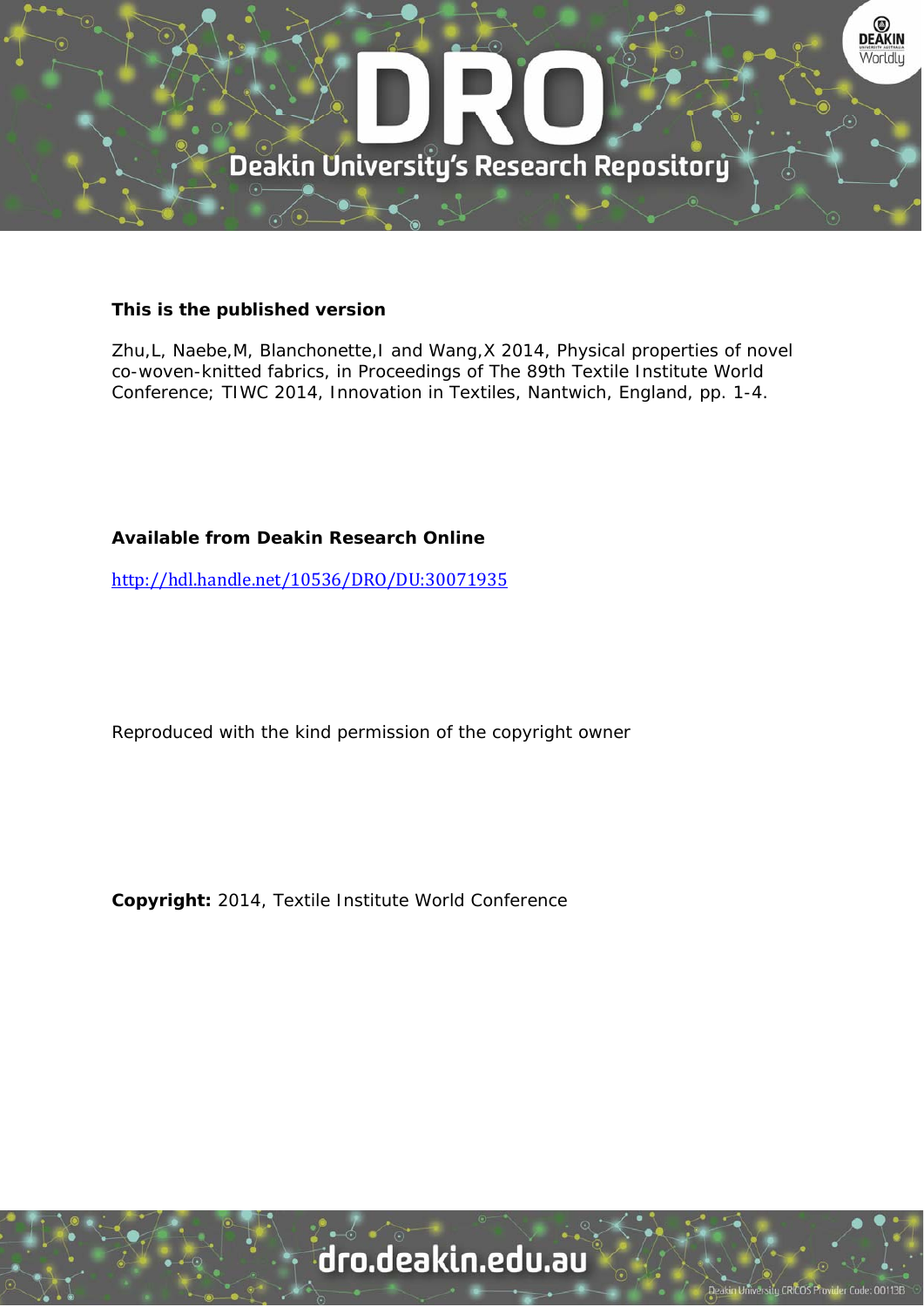# **Physical properties of novel co-woven-knitted fabrics**

Licheng Zhu<sup>1</sup>, Maryam Naebe<sup>1</sup>, Ian Blanchonette<sup>2</sup>, Xungai Wang<sup>1,3+</sup>

<sup>1</sup> Australia Future Fibres Research &Innovation Centre, Institute for Frontier Materials, Deakin University, Geelong, Australia

<sup>2</sup> CSIRO Materials Science and Engineering, Geelong, Australia

<sup>3</sup> School of Textile Science and Engineering, Wuhan Textile University, Wuhan, China

**Abstract:** Co-woven-knitted (CWK) fabrics have been reported previously. Historically these unique structures have been used to develop composite and shielding fabrics. In this study, novel CWK structures with unique appearances was developed with a modified machine using wool and polyester yarns. The physical properties of these fabrics were compared with conventional woven and knitted fabrics. The thickness of the CWK fabrics was similar to knits. The fabrics showed a unique tensile strength, with higher bending rigidity, and performed better in abrasion resistance.

**Keywords:** fabrics, co-woven-knitted, physical properties, novel fabric structures

# **1. Introduction**

Combination of the weaving and knitting machines has been previously reported to produce fabrics with both woven and knitted structures [1]. The improved method and a modified flat knitting machine was developed to produce co-woven-knitted (CWK) fabrics [2, 3], with focuses on reinforced composites [3] and shielding [2] applications. However, application of CWK fabrics in clothing category has received little attention, where the advantages of both woven and knitted fabrics can be considered. The main aim of this research is to investigate physical properties (thickness, tensile strength, abrasion resistance, bending stiffness and rigidity) of novel CWK fabrics designed for use in clothing.

# **2. Experimental details**

### **2.1. Structural design of fabrics**

A basic structure of CWK was designed as illustrated in Fig. 1 a. The loop yarns (marked in blue and grey) were knitted as shared yarns in both woven and knitted structures. The pink yarns were woven as normal weft yarns to enhance the density and the fabric's appearance on the back. In addition, the black lines represent warp yarns. The Fig. 1 b and c show 3D pictures of the basic structure made with SolidWorks software. Fig. 1 b and c show the face and the back side of the basic structure. An improved structure, in which the number of weft yarns (marked in green) is increased to three yarns, is shown in Fig. 1 d.



Fig. 1: The designed structures. a) basic structure; b) & c) 3D sketches of basic structure; d) improved structure

<sup>+</sup> Corresponding author. Tel.: +61 3 5227 2894  *E-mail address*: xungai.wang@deakin.edu.au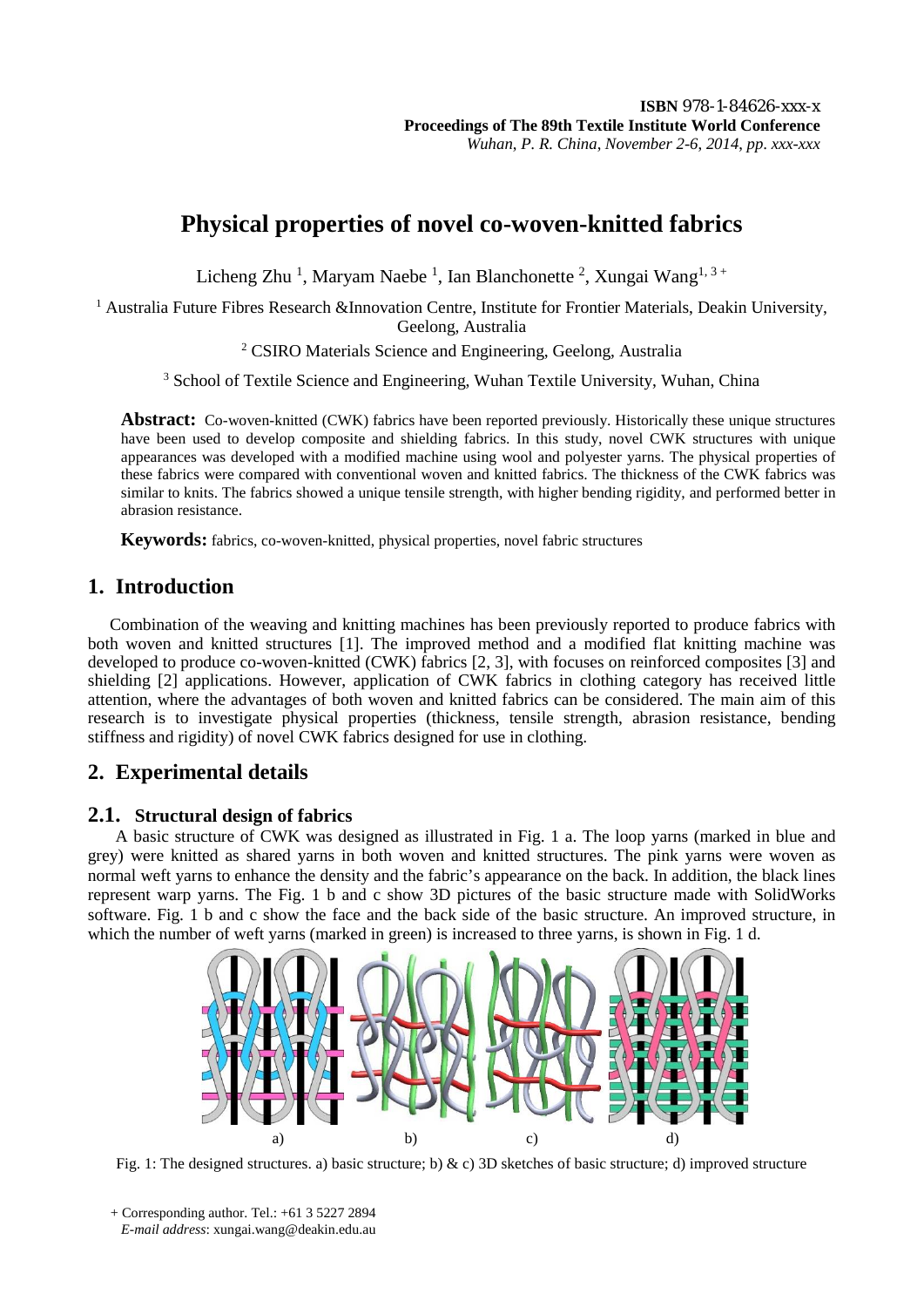#### **2.2. Fabrication of novel CWK fabrics**

In order to make fabrics (Table 1) with designed structures, a flat knitting machine was modified and combined with a weaving machine. The method is presented in Fig.2. Needles were placed on the fabric with their tips of hooks close to the fell of cloth (Fig. 2 a), and they were paralleled to the lower layer of warp yarns. When weaving, needles stayed at the back (Fig. 2 a). While knitting, needles were pushed forward by cams (Fig. 2 b), and needles caught the weft yarns (loop yarns) in their hooks. Following, needles pulled loop yarns out of warp yarns and old loops to shape new loops.

| r able 1. The actumb of specificity |                          |          |                          |          |  |  |  |  |  |  |
|-------------------------------------|--------------------------|----------|--------------------------|----------|--|--|--|--|--|--|
| Fabric                              | Warp yarns               |          | Weft yarns               |          |  |  |  |  |  |  |
|                                     | Material                 | Count    | Material                 | Count    |  |  |  |  |  |  |
| Woven                               | 100% polyester           | $59$ tex | 35% acrylic/65% wool     | 66 tex   |  |  |  |  |  |  |
| Knitted                             | N/A                      |          | 35% acrylic/65% wool     | 66 tex   |  |  |  |  |  |  |
| Red CWK                             | 100% polyester           | $59$ tex | 35% acrylic/65% wool     | 66 tex   |  |  |  |  |  |  |
| <b>Black CWK</b>                    | 35% polyester/65% cotton | 28 tex   | 35% polyester/65% cotton | $56$ tex |  |  |  |  |  |  |
| Black improved                      | 35% polyester/65% cotton | $28$ tex | 35% polyester/65% cotton | $56$ tex |  |  |  |  |  |  |





Fig. 2: The process of fabrication. a) needles at the back position; b) needles at the forward.

#### **2.3. Physical properties measurements**

All fabrics were conditioned at a standard condition ( $20\pm2\degree$  C and  $65\pm2\%$  relative humidity, ASTM D1776 - 08e1). The thickness of different CWK fabrics was measured according to ASTM D1777-96(2011) using the Absolute Digimatic ID-C 1012PB thickness gage made by the Mitutoyo Corp, where the foot diameter and pressure was 56.42mm and 1KPa, respectively.

Tensile strength tests were carried out using Instron 30KN tensile tester (Instron5567, America) and the width and length of samples were 25mm and 150mm (ASTM D5035-11), respectively. Abrasion resistance (ASTM D4966-12e1) was measured using a Martindale Abrasion and pilling Tester (Gester international Co., LTD, China). Bending stiffness and rigidity (ASTM D1388-08(2012)) tests were carried out on a Fabric Stiffness Tester (TESTEX, China). Four specimens (25×150mm, ±1 mm) from the warp direction and four specimens from the weft direction were tested. The face and back of both ends of each specimen were tested and the average of four readings along the same direction on the same side of four specimens was reported as the Length of Overhang.

#### **3. Results and discussion**

#### **3.1. Observation of novel CWK fabrics**

These novel CWK fabrics show unique appearance: the knitted structure on the face and the woven structure on the back of the fabric. The basic structure is exhibited as Fig. 3 a and b is the improved structure. Although the appearances of these two samples are similar, there is still some differences. The first one is that the wales in the improved structure are closer together and more well-distributed than the basic structure on the face of the fabric, which give the latter a better appearance. The second is that the surface on the back of the improved structure feels smoother than the basic structure. The vertical lines on the back side of the basic structure cannot be seen clearly on the latter one. Because the weft yarns of the latter in one repetition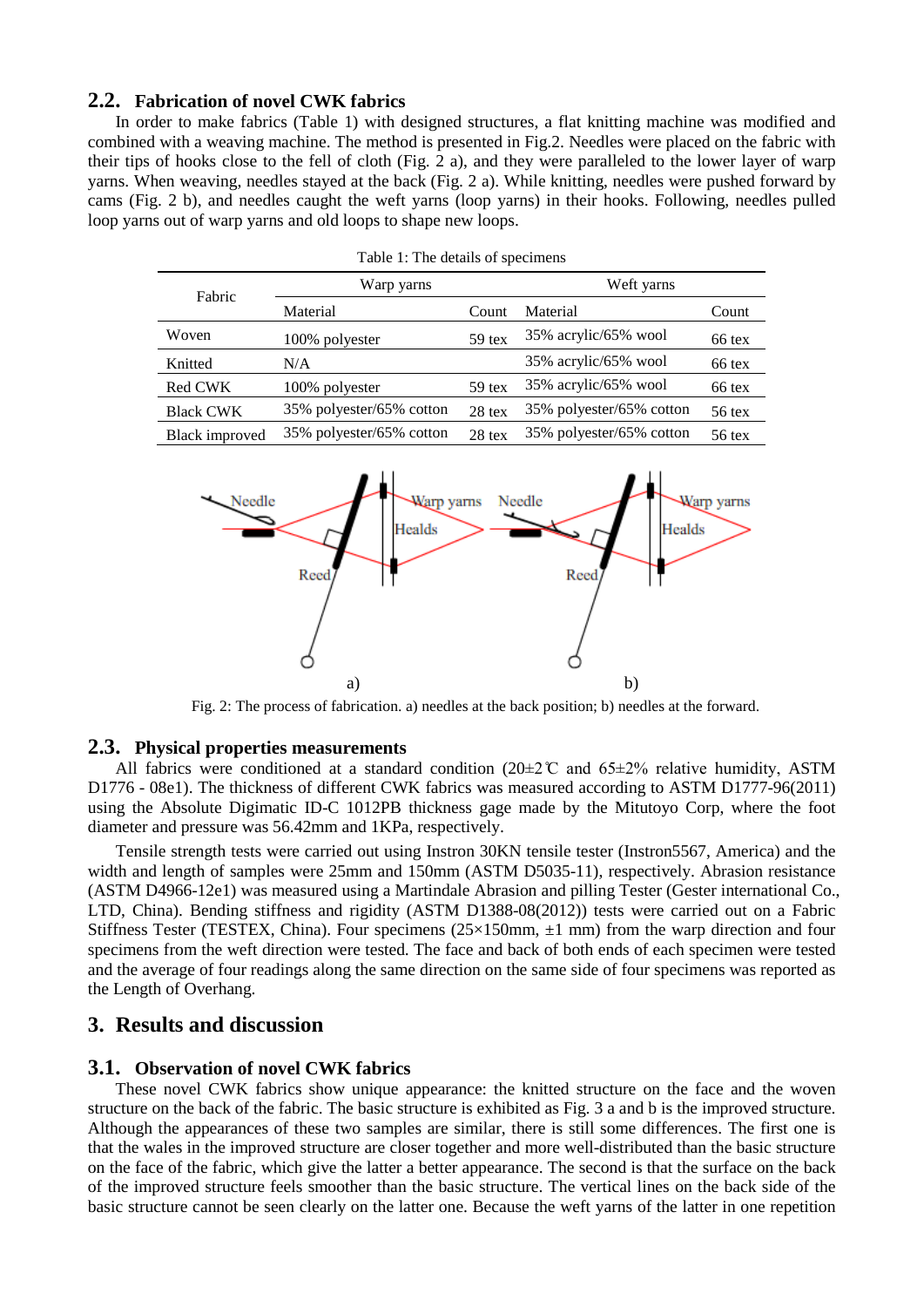are more than the former and these weft yarns are woven as normal weft yarns in a woven structure which hold the warp yarns effectively and make them bend regularly as an ordinary woven fabric.



Fig. 3: Two sides of novel CWK fabrics. a) the basic structure; b) the improved structure

#### **3.2. Structural properties**

As Table 2 shows, the mass per unit area  $(g/m^2, GSM)$  and thickness of red CWK fabrics are higher than woven and knitted fabrics, but less than them together. However, the warp density of red CWK fabrics is similar to woven fabrics. It can be also found that the GSM of novel CWK fabrics are much higher than the woven and knitted fabrics, due to their higher weft density.

| Fabric                     | Woven side |         | Knitted side |         |                          |                         |                   | Fabric                |
|----------------------------|------------|---------|--------------|---------|--------------------------|-------------------------|-------------------|-----------------------|
|                            | Warp/cm    | Weft/cm | Course/cm    | Wale/cm | Loop<br>length<br>(mm)   | <b>GSM</b><br>$(g/m^2)$ | Thickness<br>(cm) | density<br>$(g/cm^3)$ |
| Woven                      | 9          | 20      | N/A          | N/A     | $\qquad \qquad -$        | 190                     | 0.09              | 0.22                  |
| Knitted                    | N/A        | N/A     | 10           | 7       | $\overline{\phantom{a}}$ | 222                     | 0.13              | 0.17                  |
| Red<br><b>CWK</b>          | 9          | 34      | 17           | 4.5     | $\overline{\phantom{a}}$ | 393                     | 0.19              | 0.21                  |
| <b>Black</b><br><b>CWK</b> | 11         | 42      | 21           | 6       | 5.36                     | 559                     | 0.17              | 0.34                  |
| <b>Black</b><br>improved   | 11         | 44      | 11           | 6       | 6.78                     | 517                     | 0.15              | 0.34                  |

Table 2: The structural properties of specimens

#### **3.3. Tensile strength**

As illustrated in Fig. 4 a and b, the novel CWK fabrics showed two peaks. According to the observation when testing, yarns in the woven structure broke first and then the one in the knitted structure along both directions. Therefore, the first peak represents the woven structure and the second peak is the knitted structure.



Fig. 4: Stress-strain curves of woven, knitted and CWK fabrics. a) warp direction; b) weft direction

### **3.4. Abrasion resistance**

The appearance of the face and back of novel CWK fabrics (black improved structure) are presented in Fig. 5, after more than 50,000 abrasion circles. While any breakages on the back (the woven side) was not